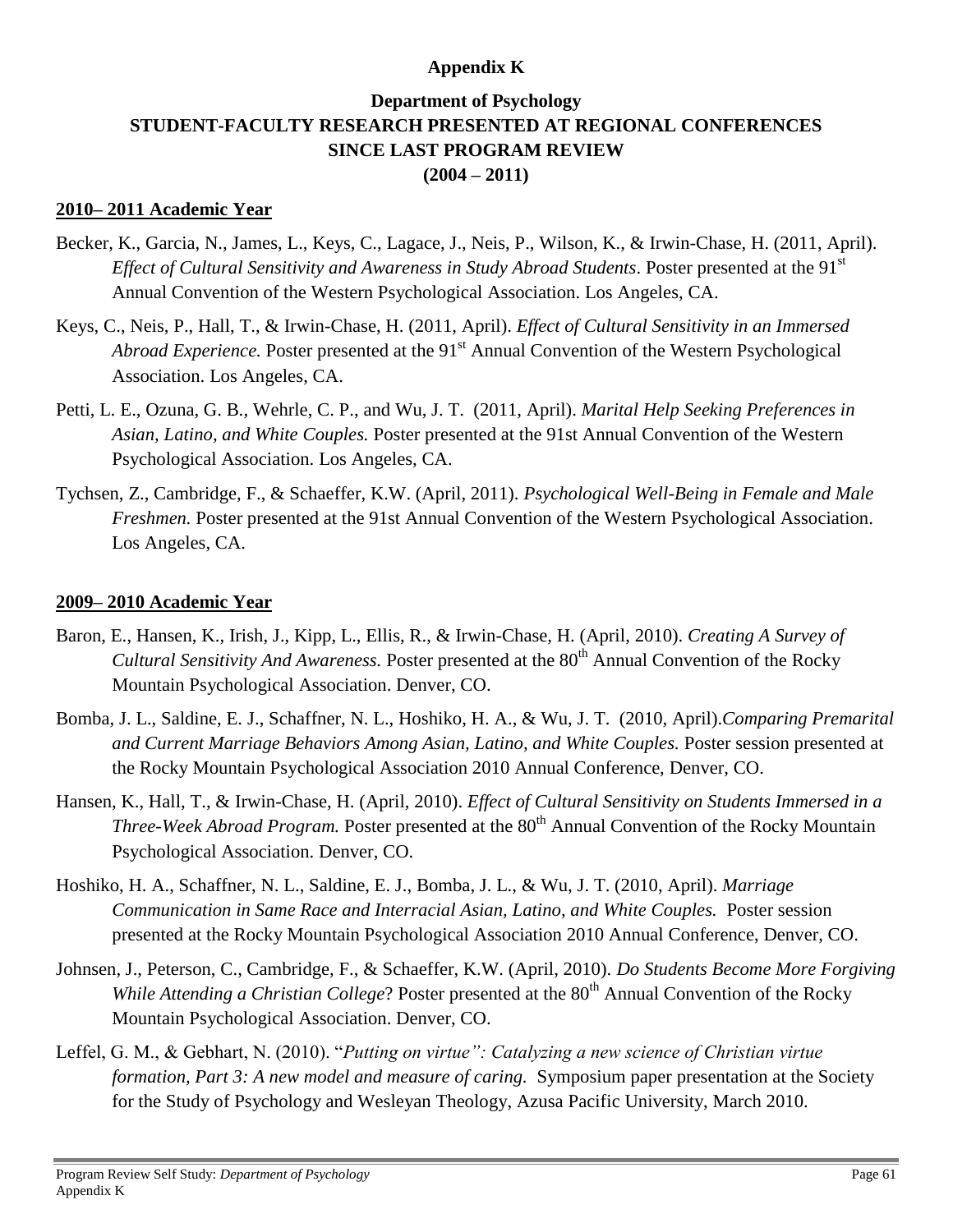- Leffel, G. M., Erikson, T., & Shook, B. (2010). *"Putting on virtue": Catalyzing a new science of Christian virtue formation, Part 5: Wired to be inspired.* Symposium paper presentation at the Society for the Study of Psychology and Wesleyan Theology, Azusa Pacific University, March 2010.
- Leffel, G. M., & Karras, J. (2010). *"Putting on virtue": Catalyzing a new science of Christian virtue formation, Part 2: Contagious compassion: How could you "catch" it?* Symposium paper presentation at the Society for the Study of Psychology and Wesleyan Theology, Azusa Pacific University, March 2010.
- Oakes Mueller, R.A., Cardiel, D., Sparks, C., & Games, J. (2010, April). *Gratitude and its Specialized Role in Relational Generativity.* Poster presented at the 90<sup>th</sup> Annual Convention of the Western Psychological Association, Cancun, Mexico.
- Penner, J., Backiel, S., Baucum, L., & Schaeffer, K.W. (April, 2010). *Personal Growth in College Freshmen and Seniors*. Poster presented at the 80<sup>th</sup> Annual Convention of the Rocky Mountain Psychological Association. Denver, CO.
- Richardson, K., Tychsen, Z., Blauer, C., & Schaeffer, K.W. (April, 2010). *The Intrapersonal Emotions of Shame and Guilt*. Poster presented at the 80<sup>th</sup> Annual Convention of the Rocky Mountain Psychological Association. Denver, CO.
- Rouse, R., Rice, B., & Oakes Mueller, R.A. (2010, April). *Attachment Style and Risky Sexual Behaviors: Mediating Role of Self-Esteem.* Poster presented at the 90<sup>th</sup> Annual Convention of the Western Psychological Association, Cancun, Mexico.

#### **2008– 2009 Academic Year**

- Nada, A. R., Bomba, J. L., Corrado, S. L., Cramer, K. L., & Wu, J. T. (2009, April). *Marital Satisfaction in Relation to Premarital, Current, and Web Behaviors*. Poster session presented at the Western Psychological Association Annual Convention, Portland, OR.
- Cramer, K. L., Corrado, S. L., Bomba, J. L., Nada, A. R., & Wu, J. T. (2009, April). *Asian***,** *Latino, and White Interracial and Same Race Marriage Assessment* . Poster session presented at the Western Psychological Association Annual Convention, Portland, OR.
- Bedford, S., & Schaeffer, K. W. (2009, April). *Effects of prayer and mantra repetition on stress level*. Poster session presented at the 89<sup>th</sup> Annual Convention of the Western Psychological Association, Portland, OR.
- Criswell, K. R., Hall, B., Peterman, E., Irwin-Chase, H. (2009, April). *Effect of Global Perspectives on Study Abroad.* Poster session presented at the 89<sup>th</sup> Annual Convention of the Western Psychological Association, Portland, OR.
- Tankersley, L. K., Oakes Mueller, R. A., & Leffel, G. M. (2009, April)*. The Gratitude-Generativity Link in Young Adults.* Poster session presented at the 89<sup>th</sup> Annual Convention of the Western Psychological Association, Portland, OR.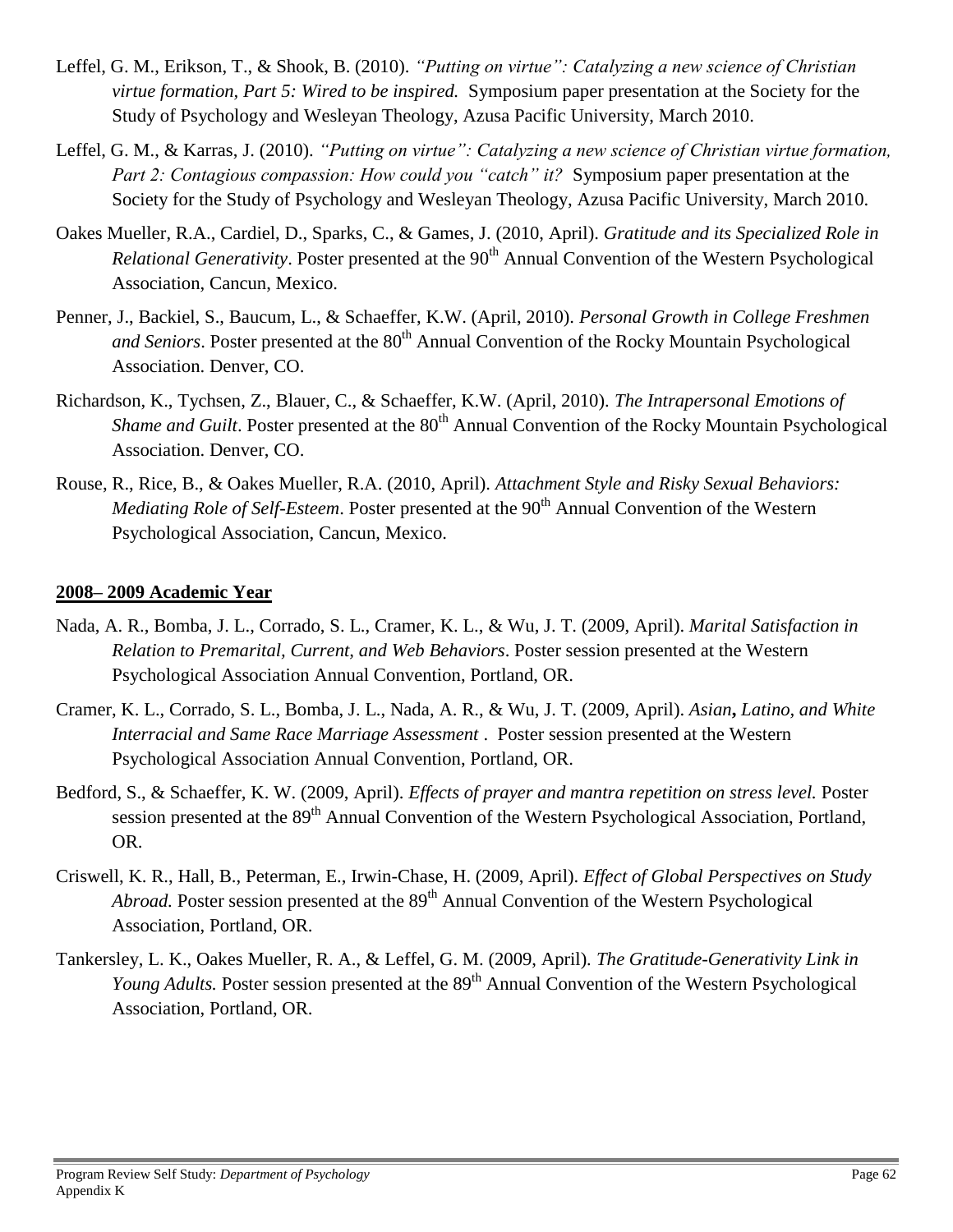#### **2007– 2008 Academic Year**

- Radke, K. E, Tardie, L. E., Corrado, S. L, & Wu, J. T. (2008, April). *A deeper understanding of attachment quality and psychological distress.* Poster session presented at the 88<sup>th</sup> Annual Western Psychological Association Annual Convention, Irvine, CA.
- Corrado, S. L, Tardie, L. E., Radke, K. E, & Wu, J. T. (2008, April). *Marital satisfaction in Asian American couples: a pilot study.* Poster session presented at the 88<sup>th</sup> Annual Western Psychological Association Annual Convention, Irvine, CA.
- McConnel, B., Jenkins, D.L., & Pate, C. (2008, April). *Children's Literature as a Stress Reduction Technique in College Students.* Poster session presented at the 88<sup>th</sup> Annual Western Psychological Association Annual Convention, Irvine, CA.

# **2006– 2007 Academic Year**

- Clark, K., Wostrel, K., Irwin-Chase, H., & Robertson, G. (2007, April). *Effects of Study Abroad on the Identity Formation Process*. Poster session presented at the 77<sup>th</sup> Annual Rocky Mountain Psychological Association Annual Convention, Denver, CO.
- Leffel, G. M., & Fritz, M. (2007). *Moral emotions of caring character: A conceptual model and empirical review for programmatic research.* Symposium paper presentation at the Rocky Mountain Psychological Association, April, 2007.
- Leffel , G. M., & Stephens, M. (2007). *The relationship of positive and moral emotions (empathy and gratitude) to generative concern and action: A preliminary construct validity study of the MACA model.* Symposium paper presentation at the Rocky Mountain Psychological Association, April 2007.
- McConnell, B., Pate, C., & Jenkins, D. (2007, April). *Finding Time for Fairy Tales: How Reading Children's Literature Contributes to Stress Reduction in College Students.* Poster session presented at the 77<sup>th</sup> Annual Rocky Mountain Psychological Association Annual Convention, Denver, CO.
- Miles, C., Tablak, A., Pearce, C., Parra, V., & Wu, J. (2007, April). *The connection between attachment quality and psychological distress.* Poster session presented at the 77<sup>th</sup> Annual Rocky Mountain Psychological Association Annual Convention, Denver, CO.

#### **2005– 2006 Academic Year**

- Flores, S., Barnes, C., Bunker, D., Enriquez, R., Moltzner, K., Tovar, R., & Schaeffer, K. W. (2006, April). *Positive Psychology education: Its effects on self-concept, optimism, and happiness. Poster session* presented at the 86<sup>th</sup> Annual Convention of the Western Psychological Association, Palm Springs, CA.
- Luginbuhl, P. J., Schaeffer, K. W., Weg, M. T., Powers, S. M., Jarvinen, M. J., & Smee, R. W. (2006, April). *The influence of personality and self-esteem on happiness.* Poster session presented at the 86<sup>th</sup> Annual Convention of the Western Psychological Association, Palm Springs, CA.
- Stephens, M., & Leffel, G. M. (2006, April). *Grateful Giving: Do positive emotions trigger upward spirals of generativity?* Poster session presented at the 86th Annual Western Psychological Association Convention, Palm Springs, CA.